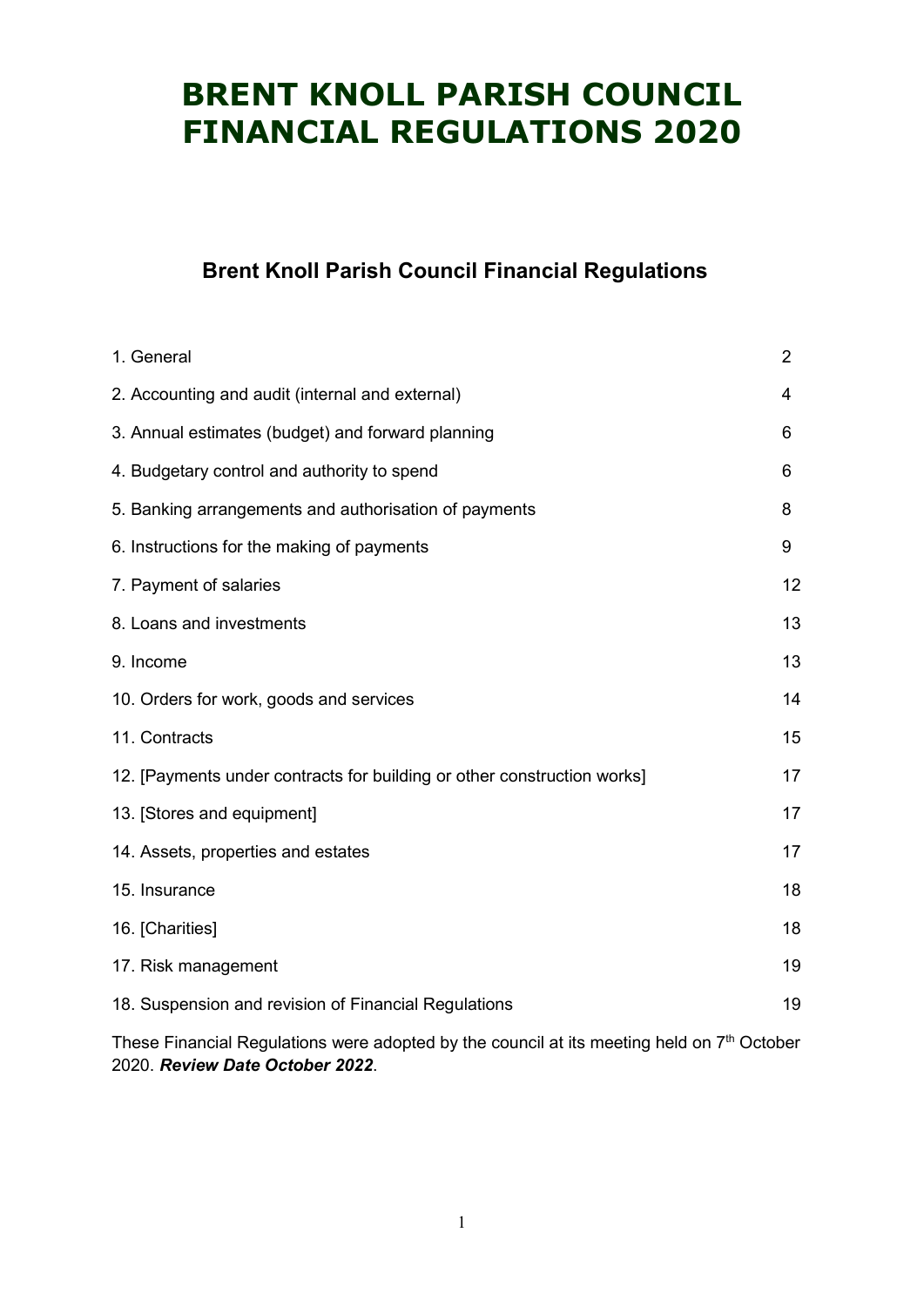#### 1. General

1.1. These financial regulations govern the conduct of financial management by the council and may only be amended or varied by resolution of the council. Financial regulations are one of the council's three governing policy documents providing procedural guidance for members and officers. Financial regulations must be observed in conjunction with the council's standing orders<sup>1</sup> and any individual financial regulations relating to contracts.

1.2. The council is responsible in law for ensuring that its financial management is adequate and effective and that the council has a sound system of internal control which facilitates the effective exercise of the council's functions, including arrangements for the management of risk.

1.3. The council's accounting control systems must include measures:

- for the timely production of accounts;
- that provide for the safe and efficient safeguarding of public money;
- to prevent and detect inaccuracy and fraud; and
- identifying the duties of officers.

1.4. These financial regulations demonstrate how the council meets these responsibilities and requirements.

1.5. At least once a year, prior to approving the Annual Governance Statement, the council must review the effectiveness of its system of internal control which shall be in accordance with proper practices.

1.6. Deliberate or wilful breach of these Regulations by an employee may give rise to disciplinary proceedings.

1.7. Members of council are expected to follow the instructions within these Regulations and not to entice employees to breach them. Failure to follow instructions within these Regulations brings the office of councillor into disrepute.

1.8. The Responsible Financial Officer (RFO) holds a statutory office to be appointed by the council. [The Clerk has been appointed as RFO for this council and these regulations will apply accordingly.]

1.9. The RFO;

<u>.</u>

• acts under the policy direction of the council;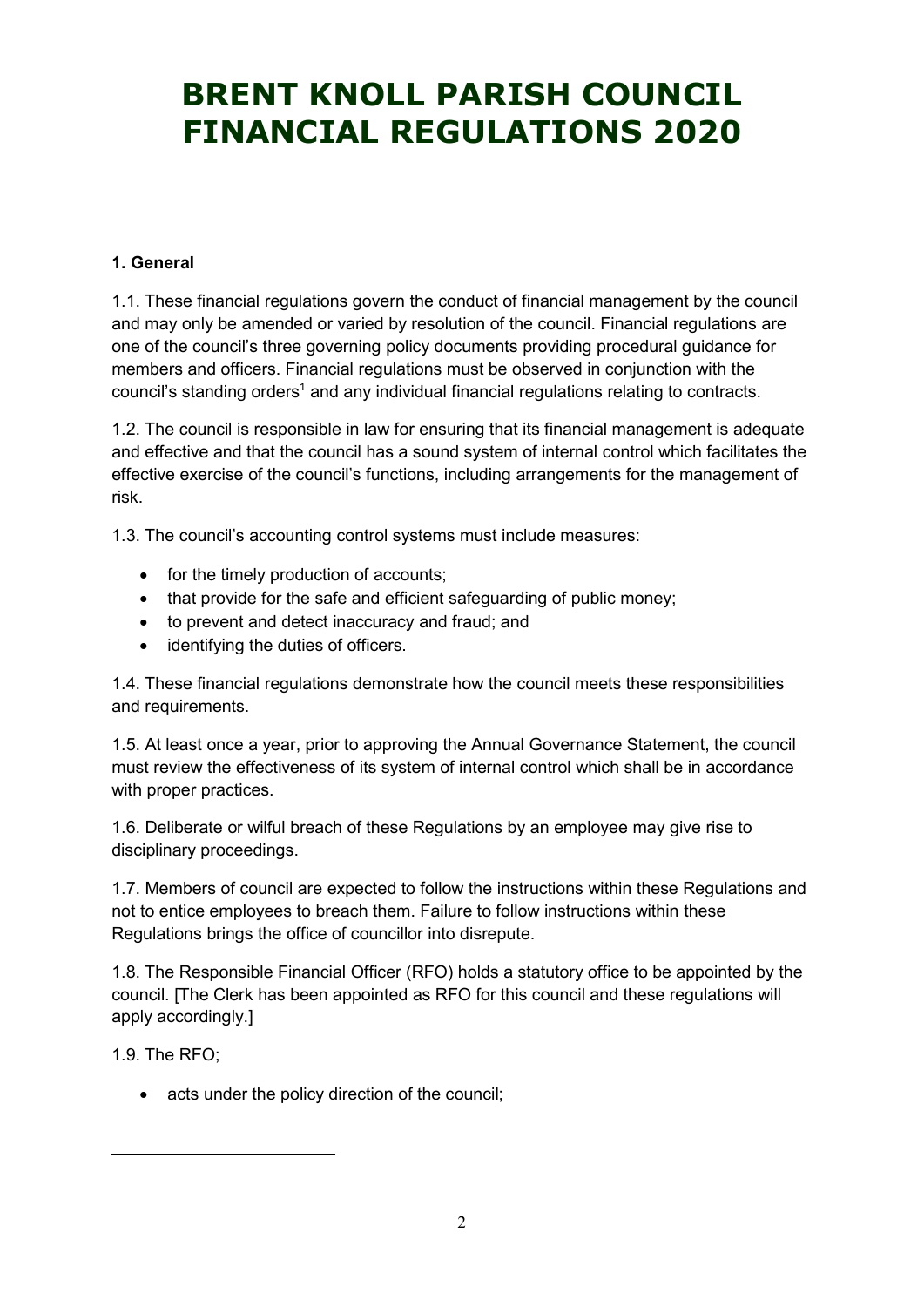- administers the council's financial affairs in accordance with all Acts, Regulations and proper practices;
- determines on behalf of the council its accounting records and accounting control systems;
- ensures the accounting control systems are observed;
- maintains the accounting records of the council up to date in accordance with proper practices;
- assists the council to secure economy, efficiency and effectiveness in the use of its resources; and
- produces financial management information as required by the council.

1.10. The accounting records determined by the RFO shall be sufficient to show and explain the council's transactions and to enable the RFO to ensure that any income and expenditure account and statement of balances, or record of receipts and payments and additional information, as the case may be, or management information prepared for the council from time to time comply with the Accounts and Audit Regulations.

1.11. The accounting records determined by the RFO shall in particular contain:

- entries from day to day of all sums of money received and expended by the council and the matters to which the income and expenditure or receipts and payments account relate;
- a record of the assets and liabilities of the council; and
- wherever relevant, a record of the council's income and expenditure in relation to claims made, or to be made, for any contribution, grant or subsidy.

1.12. The accounting control systems determined by the RFO shall include:

- procedures to ensure that the financial transactions of the council are recorded as soon as reasonably practicable and as accurately and reasonably as possible;
- procedures to enable the prevention and detection of inaccuracies and fraud and the ability to reconstruct any lost records;
- identification of the duties of officers dealing with financial transactions and division of responsibilities of those officers in relation to significant transactions;
- procedures to ensure that uncollectable amounts, including any bad debts are not submitted to the council for approval to be written off except with the approval of the RFO and that the approvals are shown in the accounting records; and
- measures to ensure that risk is properly managed.

1.13. The council is not empowered by these Regulations or otherwise to delegate certain specified decisions. In particular any decision regarding: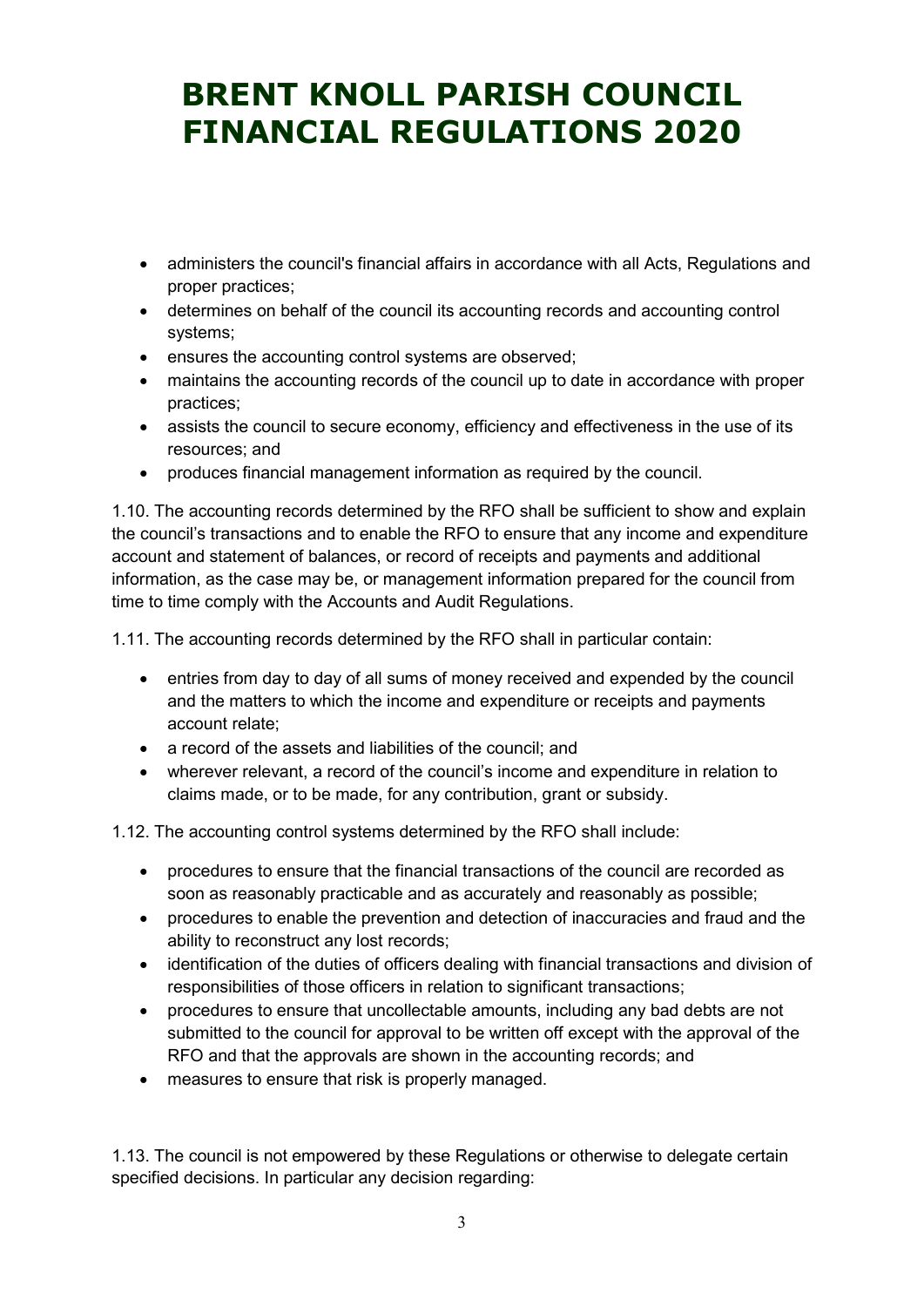- setting the final budget or the precept (council tax requirement);
- approving accounting statements:
- approving an annual governance statement;
- borrowing;
- writing off bad debts;
- declaring eligibility for the General Power of Competence; and
- addressing recommendations in any report from the internal or external auditors, shall be a matter for the full council only.

1.14. In addition, the council must:

- determine and keep under regular review the bank mandate for all council bank accounts;
- approve any grant or a single commitment in excess of [£5,000]; and
- in respect of the annual salary for any employee have regard to recommendations about annual salaries of employees made by the relevant committee in accordance with its terms of reference

1.15. In these financial regulations, references to the Accounts and Audit Regulations or 'the regulations' shall mean the regulations issued under the provisions of section 27 of the Audit Commission Act 1998, or any superseding legislation, and then in force unless otherwise specified.

In these financial regulations the term 'proper practice' or 'proper practices' shall refer to guidance issued in Governance and Accountability for Local Councils - a Practitioners' Guide (England) issued by the Joint Practitioners Advisory Group (JPAG), available from the websites of NALC and the Society for Local Council Clerks (SLCC).

### 2. Accounting and audit (internal and external)

2.1. All accounting procedures and financial records of the council shall be determined by the RFO in accordance with the Accounts and Audit Regulations, appropriate guidance and proper practices.

2.2. On a regular basis, at least once in each quarter, and at each financial year end, a member other than the Chairman [or a cheque signatory] shall be appointed to verify bank reconciliations (for all accounts) produced by the RFO. The member shall sign the reconciliations and the original bank statements (or similar document) as evidence of verification. This activity shall on conclusion be reported, including any exceptions, to and noted by the council Audit Group of Brent Knoll Parish Council.

2.3. The RFO shall complete the annual statement of accounts, annual report, and any related documents of the council contained in the Annual Return (as specified in proper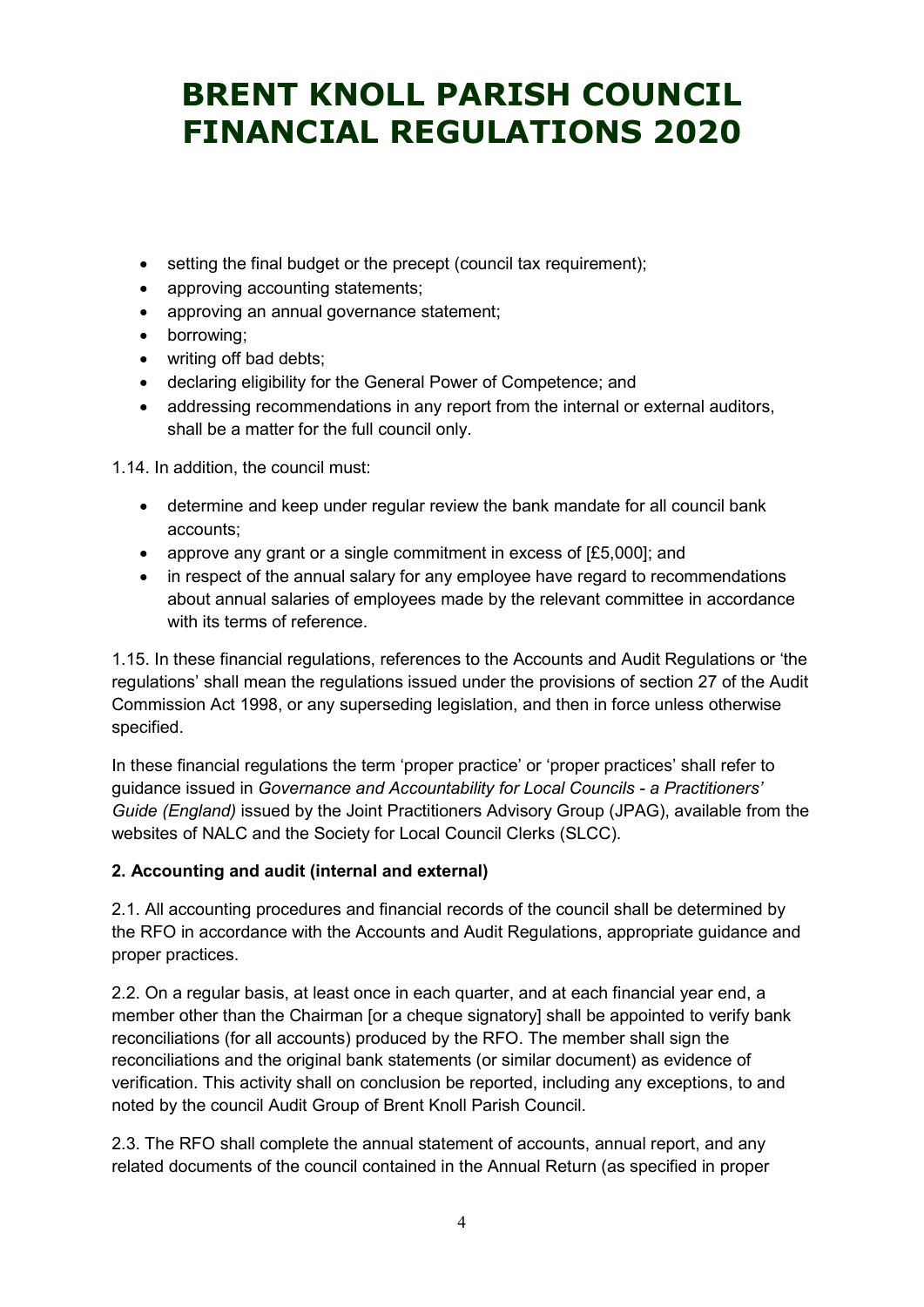practices) as soon as practicable after the end of the financial year and having certified the accounts shall submit them and report thereon to the council within the timescales set by the Accounts and Audit Regulations.

2.4. The council shall ensure that there is an adequate and effective system of internal audit of its accounting records, and of its system of internal control in accordance with proper practices. Any officer or member of the council shall make available such documents and records as appear to the council to be necessary for the purpose of the audit and shall, as directed by the council, supply the RFO, internal auditor, or external auditor with such information and explanation as the council considers necessary for that purpose.

2.5. The internal auditor shall be appointed by and shall carry out the work in relation to internal controls required by the council in accordance with proper practices.

2.6. The internal auditor shall:

- be competent and independent of the financial operations of the council;
- report to council in writing, or in person, on a regular basis with a minimum of one annual written report during each financial year;
- to demonstrate competence, objectivity and independence, be free from any actual or perceived conflicts of interest, including those arising from family relationships; and
- has no involvement in the financial decision making, management or control of the council

2.7. Internal or external auditors may not under any circumstances:

- perform any operational duties for the council;
- initiate or approve accounting transactions; or
- direct the activities of any council employee, except to the extent that such employees have been appropriately assigned to assist the internal auditor.

2.8. For the avoidance of doubt, in relation to internal audit the terms 'independent' and 'independence' shall have the same meaning as is described in proper practices.

2.9. The RFO shall make arrangements for the exercise of electors' rights in relation to the accounts including the opportunity to inspect the accounts, books, and vouchers and display or publish any notices and statements of account required by Audit Commission Act 1998, or any superseding legislation, and the Accounts and Audit Regulations.

2.10. The RFO shall, without undue delay, bring to the attention of all councillors any correspondence or report from internal or external auditors.

#### 3. Annual estimates (budget) and forward planning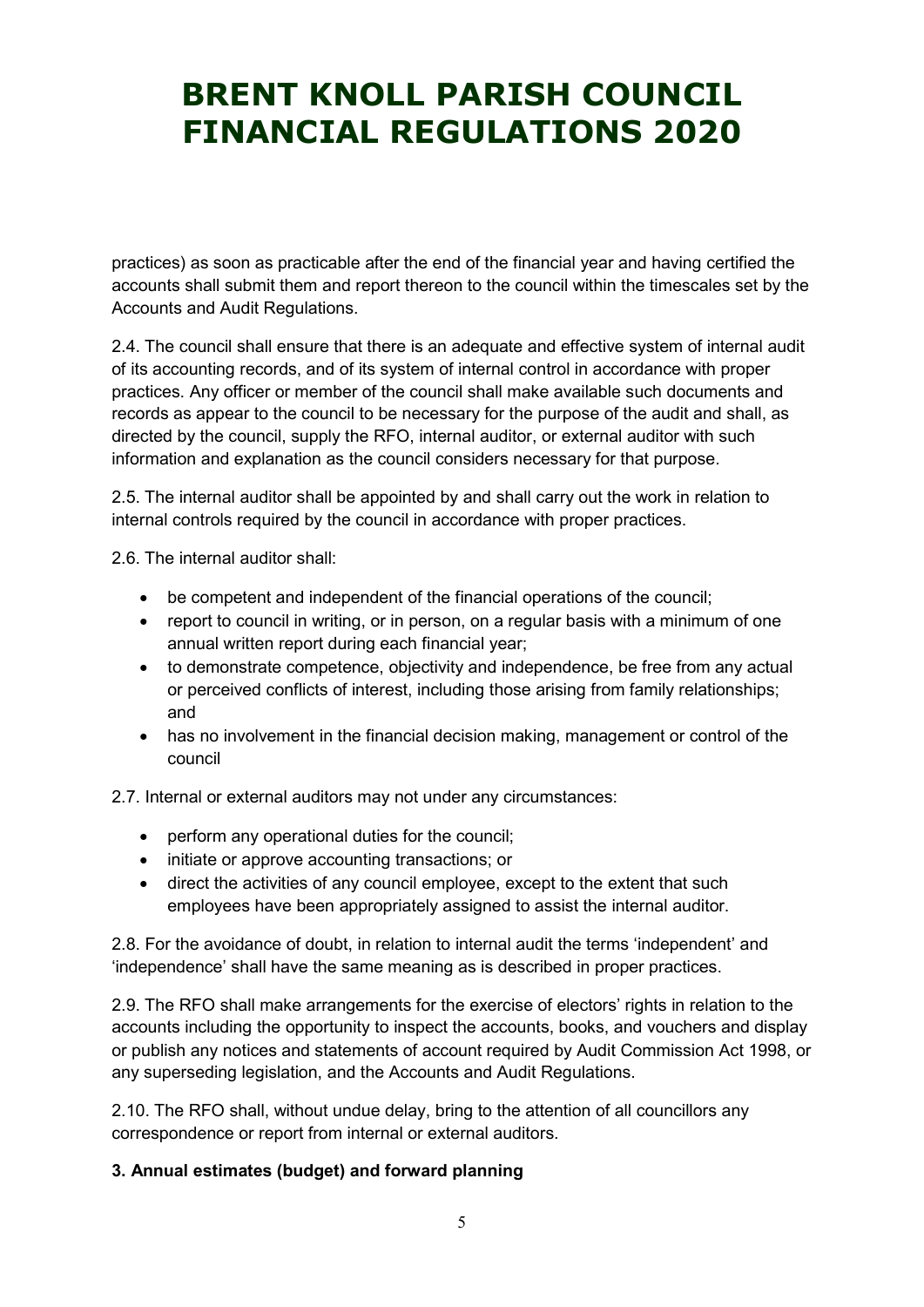[3.1. The Brent Knoll Parish Council, Having regard to the forecast, it shall thereafter formulate and submit proposals for the following financial year to the council not later than the end of [November] each year including any proposals for revising the forecast.]

3.2. The RFO must each year, by no later than [November], prepare detailed estimates of all receipts and payments including the use of reserves and all sources of funding for the following financial year in the form of a budget to be considered by the Full Council in December of each financial year

3.3. The council shall consider annual budget proposals in relation to the council's three year forecast of revenue and capital receipts and payments including recommendations for the use of reserves and sources of funding and update the forecast accordingly.

3.4. The council shall fix the precept (council tax requirement), and relevant basic amount of council tax to be levied for the ensuing financial year not later than by the end of January each year. The RFO shall issue the precept to the billing authority and shall supply each member with a copy of the approved annual budget.

3.5. The approved annual budget shall form the basis of financial control for the ensuing year.

### 4. Budgetary control and authority to spend

4.1. Expenditure on revenue items may be authorised up to the amounts included for that class of expenditure in the approved budget. This authority is to be determined by:

- $\bullet$  the council for all items over [£5,000];
- a duly delegated committee of the council for items over [£500]; or
- the Clerk, in conjunction with Chairman of Council or Chairman of the appropriate committee, for any items below [£500].

Such authority is to be evidenced by a minute or by an authorisation slip duly signed by the Clerk, and where necessary also by the appropriate Chairman.

Contracts may not be disaggregated to avoid controls imposed by these regulations.

4.2. No expenditure may be authorised that will exceed the amount provided in the revenue budget for that class of expenditure other than by resolution of the council, or duly delegated committee. During the budget year and with the approval of council having considered fully the implications for public services, unspent and available amounts may be moved to other budget headings or to an earmarked reserve as appropriate ('virement').

4.3. Unspent provisions in the revenue or capital budgets for completed projects shall not be carried forward to a subsequent year.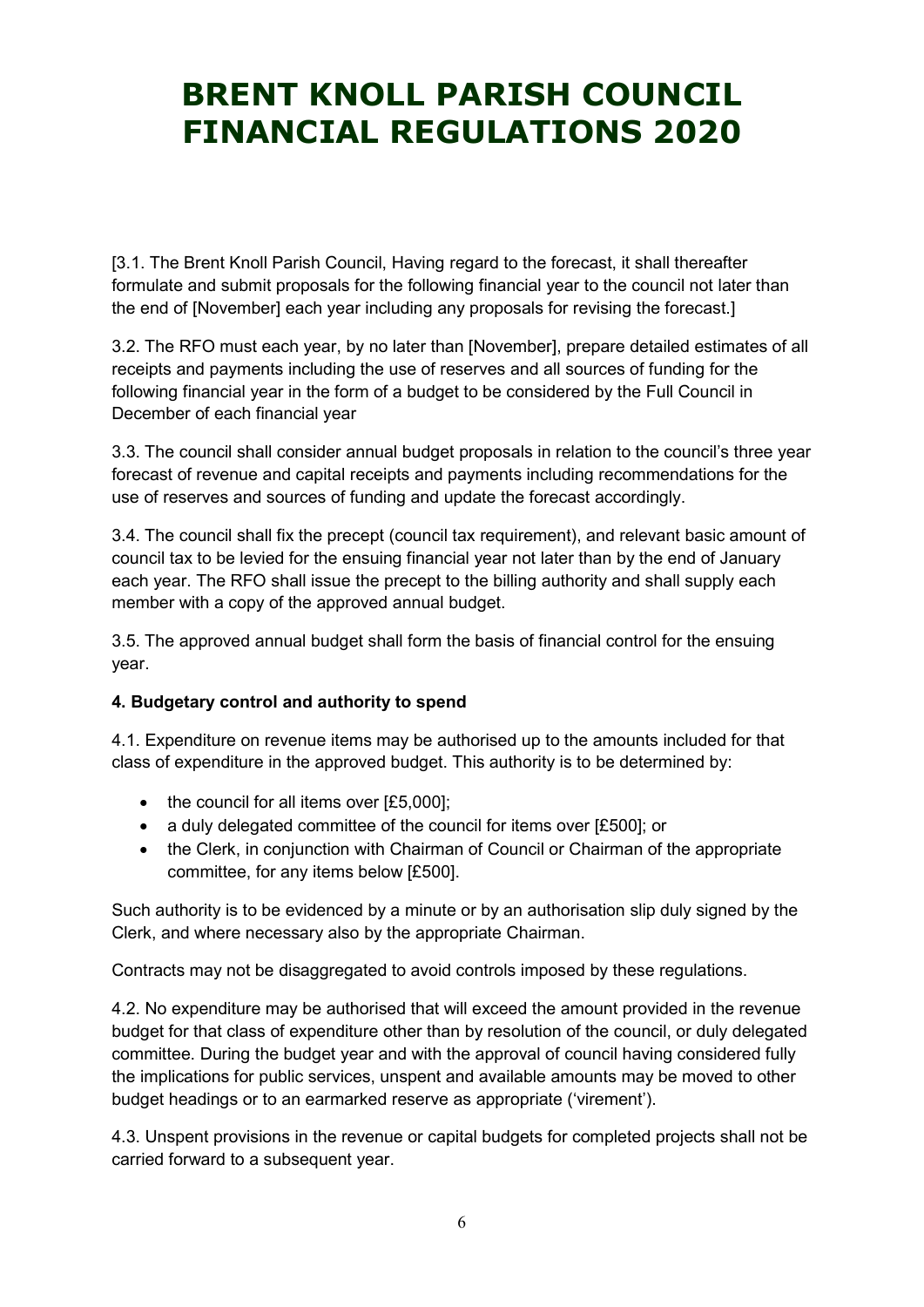4.4. The salary budgets are to be reviewed at least annually in [October] for the following financial year and such review shall be evidenced by a hard copy schedule signed by the Clerk and the Chairman of Council or relevant committee. The RFO will inform committees of any changes impacting on their budget requirement for the coming year in good time.

4.5. In cases of extreme risk to the delivery of council services, the clerk may authorise revenue expenditure on behalf of the council which in the clerk's judgement it is necessary to carry out. Such expenditure includes repair, replacement or other work, whether or not there is any budgetary provision for the expenditure, subject to a limit of [£500]. The Clerk shall report such action to the chairman as soon as possible and to the council as soon as practicable thereafter.

4.6. No expenditure shall be authorised in relation to any capital project and no contract entered into or tender accepted involving capital expenditure unless the council is satisfied that the necessary funds are available and the requisite borrowing approval has been obtained.

4.7. All capital works shall be administered in accordance with the council's standing orders and financial regulations relating to contracts.

4.8. The RFO shall regularly provide the council with a statement of receipts and payments to date under each head of the budgets, comparing actual expenditure to the appropriate date against that planned as shown in the budget. These statements are to be prepared at least at the end of each financial quarter and shall show explanations of material variances. For this purpose "material" shall be in excess of [£100] or [15%] of the budget.

4.9. Changes in earmarked reserves shall be approved by council as part of the budgetary control process.

#### 5. Banking arrangements and authorisation of payments

5.1. The council's banking arrangements, including the bank mandate, shall be made by the RFO and approved by the council; banking arrangements may not be delegated to a committee. They shall be regularly reviewed for safety and efficiency. [The council shall seek credit references in respect of members or employees who act as signatories.]

5.2. The RFO shall prepare a schedule of payments requiring authorisation, forming part of the Agenda for the Meeting and, together with the relevant invoices, present the schedule to council. The council shall review the schedule for compliance and, having satisfied itself shall authorise payment by a resolution of the council. The approved schedule shall be ruled off and initialled by the Chairman of the Meeting. A detailed list of all payments shall be disclosed within or as an attachment to the minutes of the meeting at which payment was authorised. Personal payments (including salaries, wages, expenses and any payment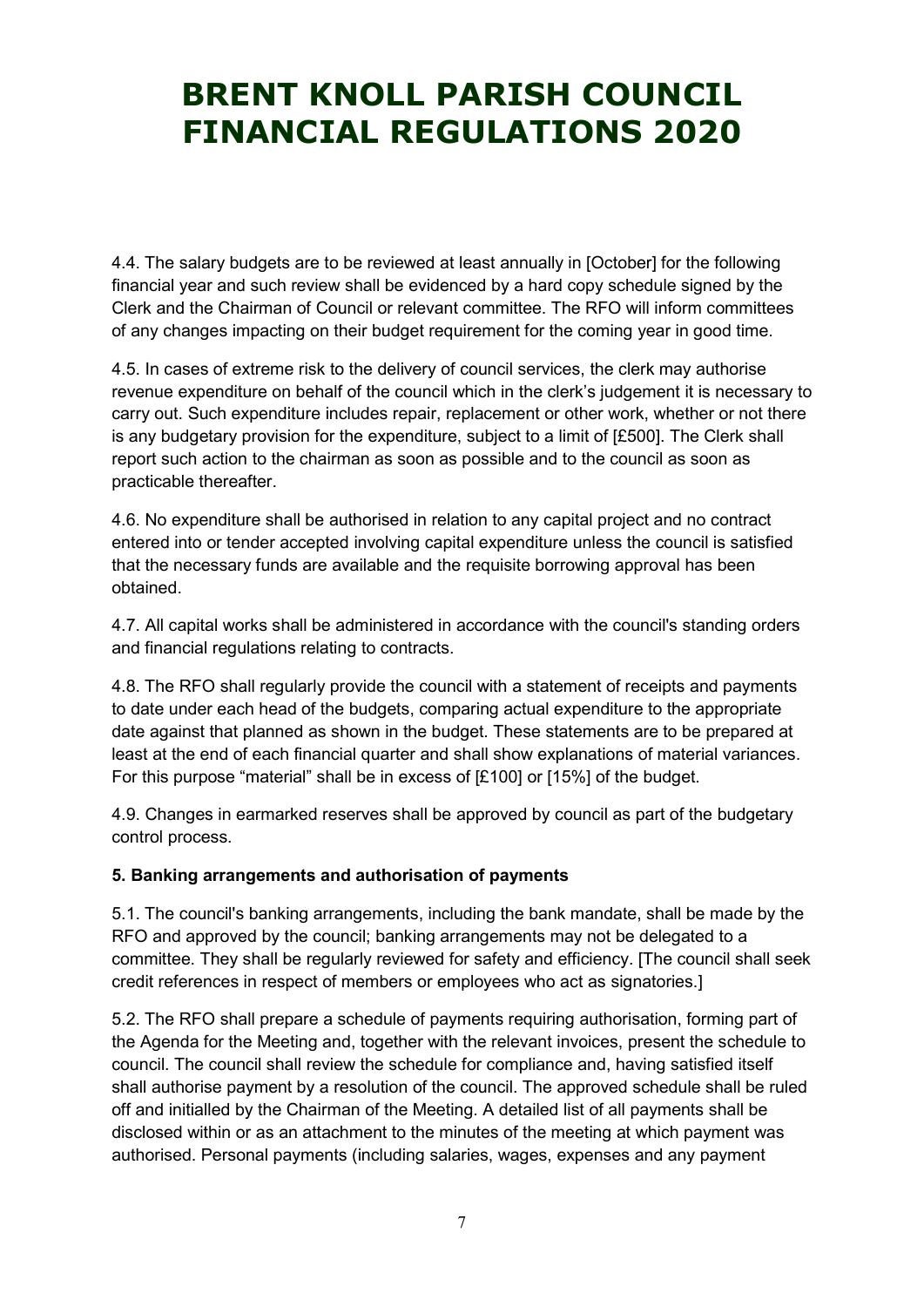made in relation to the termination of a contract of employment) may be summarised to remove public access to any personal information.

5.3. All invoices for payment shall be examined, verified and certified by the RFO to confirm that the work, goods or services to which each invoice relates has been received, carried out, examined and represents expenditure previously approved by the council.

5.4. The RFO shall examine invoices for arithmetical accuracy and analyse them to the appropriate expenditure heading. The RFO shall take all steps to pay all invoices submitted, and which are in order, at the next available council meeting.

5.5. The Clerk and RFO shall have delegated authority to authorise the payment of items only in the following circumstances:

a) If a payment is necessary to avoid a charge to interest under the Late Payment of Commercial Debts (Interest) Act 1998, and the due date for payment is before the next scheduled Meeting of council, where the Clerk and RFO certify that there is no dispute or other reason to delay payment, provided that a list of such payments shall be submitted to the next appropriate meeting of council [or finance committee];

b) An expenditure item authorised under 5.6 below (continuing contracts and obligations) provided that a list of such payments shall be submitted to the next appropriate meeting of council [or finance committee]; or

c) fund transfers within the councils banking arrangements up to the sum of [£10,000], provided that a list of such payments shall be submitted to the next appropriate meeting of council.

5.6. For each financial year the Clerk and RFO shall draw up a list of due payments which arise on a regular basis as the result of a continuing contract, statutory duty, or obligation (such as but not exclusively) Salaries, PAYE and NI, Superannuation Fund and regular maintenance contracts and the like for which council may authorise payment for the year provided that the requirements of regulation 4.1 (Budgetary Controls) are adhered to, provided also that a list of such payments shall be submitted to the next appropriate meeting of council [or Finance Committee].

5.7. A record of regular payments made under 5.6 above shall be drawn up and be signed by two members on each and every occasion when payment is authorised - thus controlling the risk of duplicated payments being authorised and / or made.

5.8. In respect of grants a duly authorised committee shall approve expenditure within any limits set by council and in accordance with any policy statement approved by council. Any Revenue or Capital Grant in excess of £5,000 shall before payment, be subject to ratification by resolution of the council.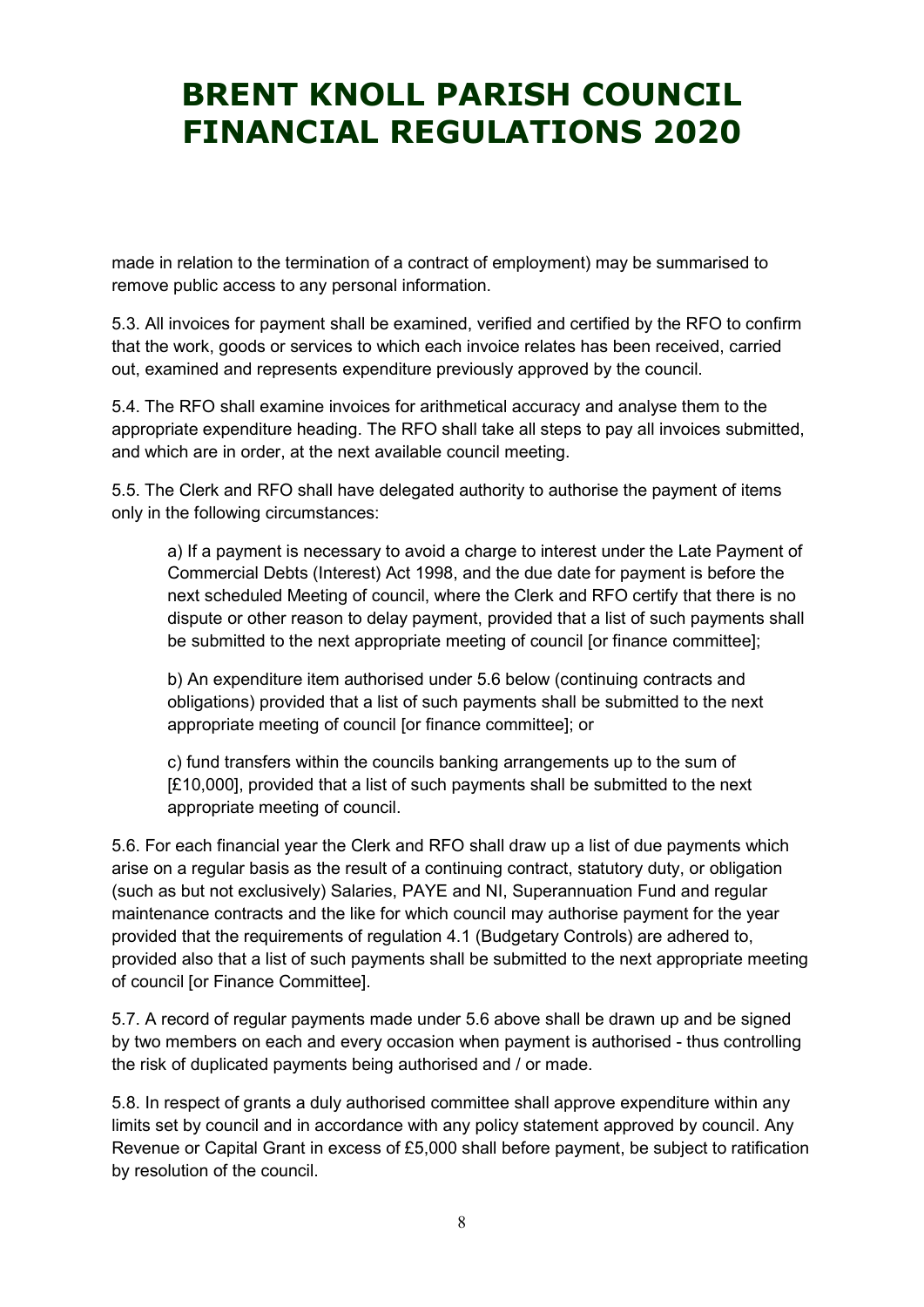5.9. Members are subject to the Code of Conduct that has been adopted by the council and shall comply with the Code and Standing Orders when a decision to authorise or instruct payment is made in respect of a matter in which they have a disclosable pecuniary or other interest, unless a dispensation has been granted.

5.10. The council will aim to rotate the duties of members in these Regulations so that onerous duties are shared out as evenly as possible over time.

5.11. Any changes in the recorded details of suppliers, such as bank account records, shall be approved in writing by a Member.

#### 6. Instructions for the making of payments

6.1. The council will make safe and efficient arrangements for the making of its payments.

6.2. Following authorisation under Financial Regulation 5 above, the council, a or, if so delegated, the Clerk or RFO shall give instruction that a payment shall be made.

6.3. All payments shall be affected by Electronic means or other instructions to the council's bankers, or otherwise, in accordance with a resolution of council.

6.4. BACS or orders for payment drawn on the bank account in accordance with the schedule as presented to council set up by the Clerk and shall be Authorised two member[s] of council in accordance with a resolution instructing that payment. A member who is a bank signatory, having a connection by virtue of family or business relationships with the beneficiary of a payment, should not, under normal circumstances, be a signatory to the payment in question.

6.5. To indicate agreement of the details shown on the payment a voucher should be signed together with the Payment invoice by two members of the Parish Council in Brent Knoll

6.6. Orders for payment shall not normally be presented for signature and authorisation other than at a council meeting (including immediately before or after such a meeting). Any signatures obtained away from such meetings shall be reported to the council at the next convenient meeting.

6.7. If thought appropriate by the council, payment for utility supplies (energy, telephone and water) and any National Non-Domestic Rates may be made by variable direct debit provided that the instructions are signed by two members and any payments are reported to council as made. The approval of the use of a variable direct debit shall be renewed by resolution of the council at least every one year.

6.8. If thought appropriate by the council, payment for certain items (principally salaries) may be made by banker's standing order provided that the instructions are signed, or otherwise evidenced by two members are retained and any payments are reported to council as made.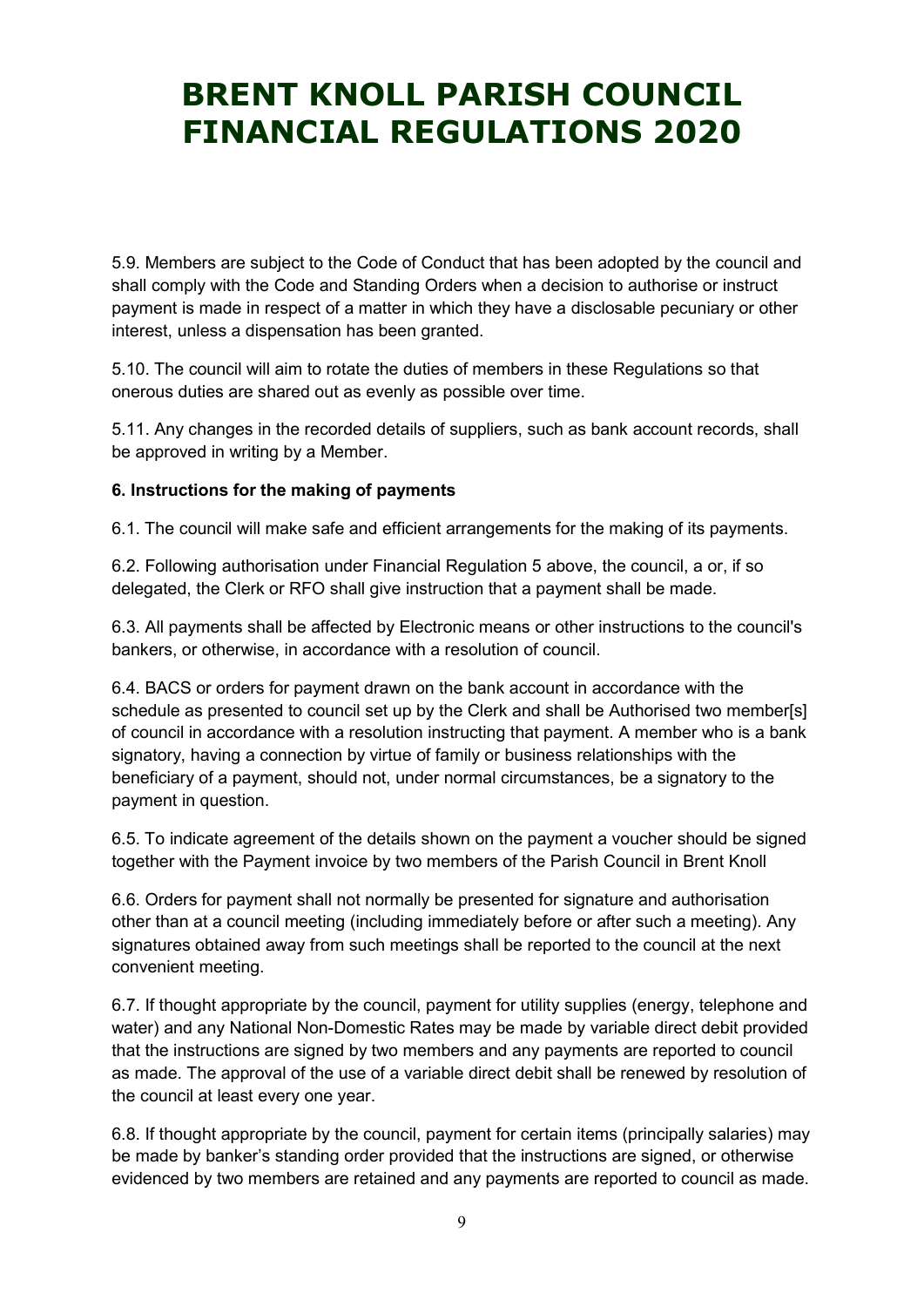The approval of the use of a banker's standing order shall be renewed by resolution of the council at least every year

6.9. If thought appropriate by the council, payment for certain items may be made by BACS or CHAPS methods provided that the instructions for each payment are signed, or otherwise evidenced, by two authorised bank signatories, are retained and any payments are reported to council as made. The approval of the use of BACS or CHAPS shall be renewed by resolution of the council at least every year.

6.10. If thought appropriate by the council payment for certain items may be made by internet banking transfer provided evidence is retained showing which members approved the payment.

6.11. Where a computer requires use of a personal identification number (PIN) or other password(s), for access to the council's records on that computer, a note shall be made of the PIN and Passwords and shall be handed to and retained by the Chairman of Council in a sealed dated envelope. This envelope may not be opened other than in the presence of two other councillors. After the envelope has been opened, in any circumstances, the PIN and / or passwords shall be changed as soon as practicable. The fact that the sealed envelope has been opened, in whatever circumstances, shall be reported to all members immediately and formally to the next available meeting of the council. This will not be required for a member's personal computer used only for remote authorisation of bank payments.

6.12. No employee or councillor shall disclose any PIN or password, relevant to the working of the council or its bank accounts, to any person not authorised in writing by the council or a duly delegated committee.

6.13. Regular back-up copies of the records on any computer shall be made and shall be stored securely away from the computer in question, and preferably off site.

6.14. The council, and any members using computers for the council's financial business, shall ensure that anti-virus, anti-spyware and firewall software with automatic updates, together with a high level of security, is used.

6.15. Where internet banking arrangements are made with any bank, the Clerk [RFO] shall be appointed as the Service Administrator. The bank mandate approved by the council shall identify a number of councillors who will be authorised to approve transactions on those accounts. The bank mandate will state clearly the amounts of payments that can be instructed by the use of the Service Administrator alone, or by the Service Administrator with a stated number of approvals.

6.16. Access to any internet banking accounts will be directly to the access page (which may be saved under "favourites"), and not through a search engine or e-mail link. Remembered or saved passwords facilities must not be used on any computer used for council banking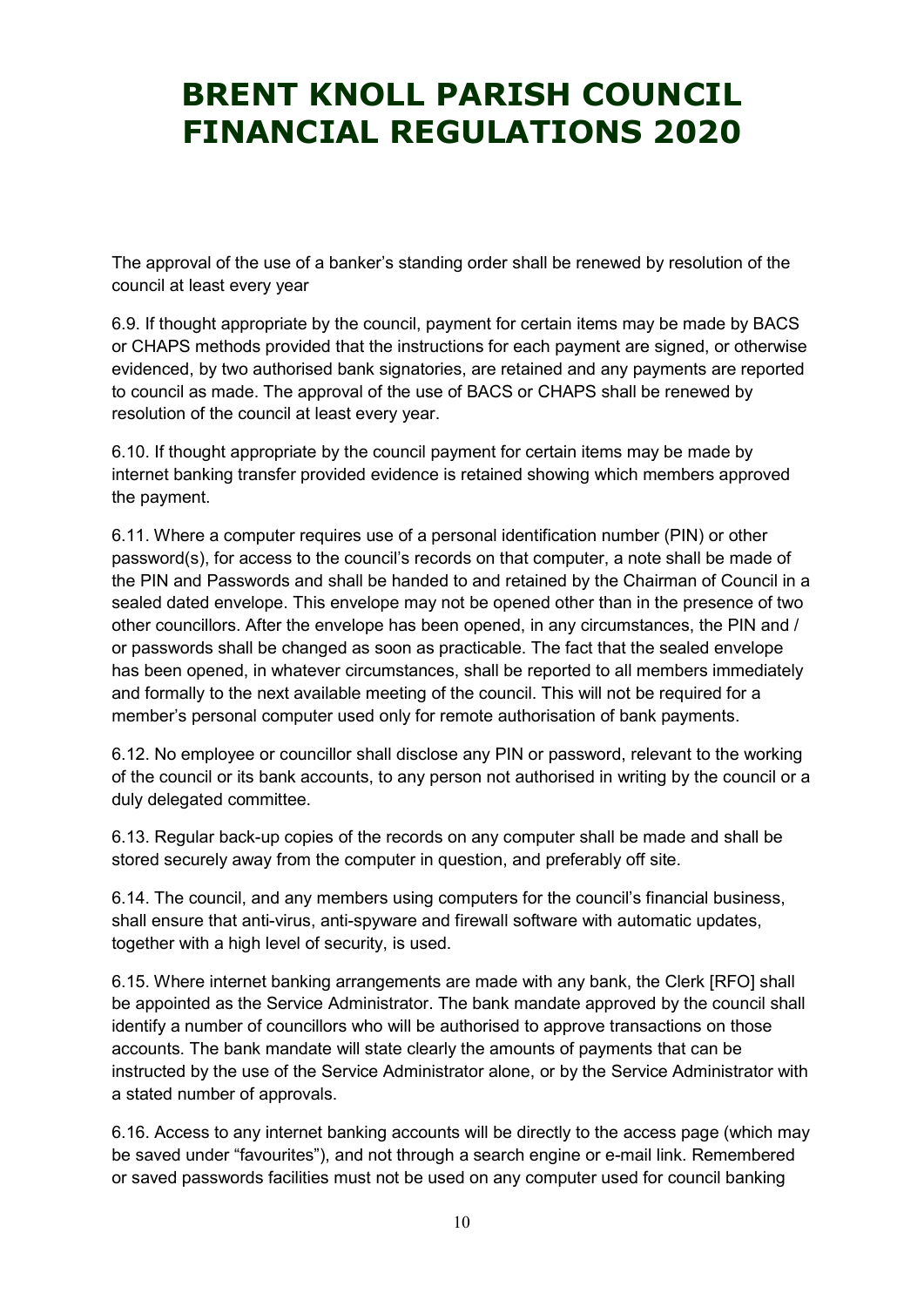work. Breach of this Regulation will be treated as a very serious matter under these regulations.

6.17. Changes to account details for suppliers, which are used for internet banking may only be changed on written hard copy notification by the supplier and supported by hard copy authority for change signed by [two of] the Clerk [the RFO] [a member]. A programme of regular checks of standing data with suppliers will be followed.

6.18. No Debit cards will be in use unless authorised by the full Council of Brent Knoll Parish **Council** 

6.19. No pre paid debit cards will be in use unless authorised by the full Council of Brent Knoll

6.20. Any corporate credit card or trade card account opened by the council will be specifically restricted to use by the Clerk [and RFO] and shall be subject to automatic payment in full at each month-end. Personal credit or debit cards of members or staff shall not be used under any circumstances.

6.21. The council will not maintain any form of cash float. All cash received must be banked intact. Any payments made in cash by the Clerk [or RFO] (for example for postage or minor stationery items) shall be refunded on a regular basis, at least quarterly.

#### OR

[6.22. The RFO may provide petty cash to officers for the purpose of defraying operational and other expenses. Vouchers for payments made shall be forwarded to the RFO with a claim for reimbursement.

a) The RFO shall maintain a petty cash float of [£250] for the purpose of defraying operational and other expenses. Vouchers for payments made from petty cash shall be kept to substantiate the payment.

b) Income received must not be paid into the petty cash float but must be separately banked, as provided elsewhere in these regulations.

c) Payments to maintain the petty cash float shall be shown separately on the schedule of payments presented to council under 5.2 above.]

#### 7. Payment of salaries

7.1. As an employer, the council shall make arrangements to meet fully the statutory requirements placed on all employers by PAYE and National Insurance legislation. The payment of all salaries shall be made in accordance with payroll records and the rules of PAYE and National Insurance currently operating, and salary rates shall be as agreed by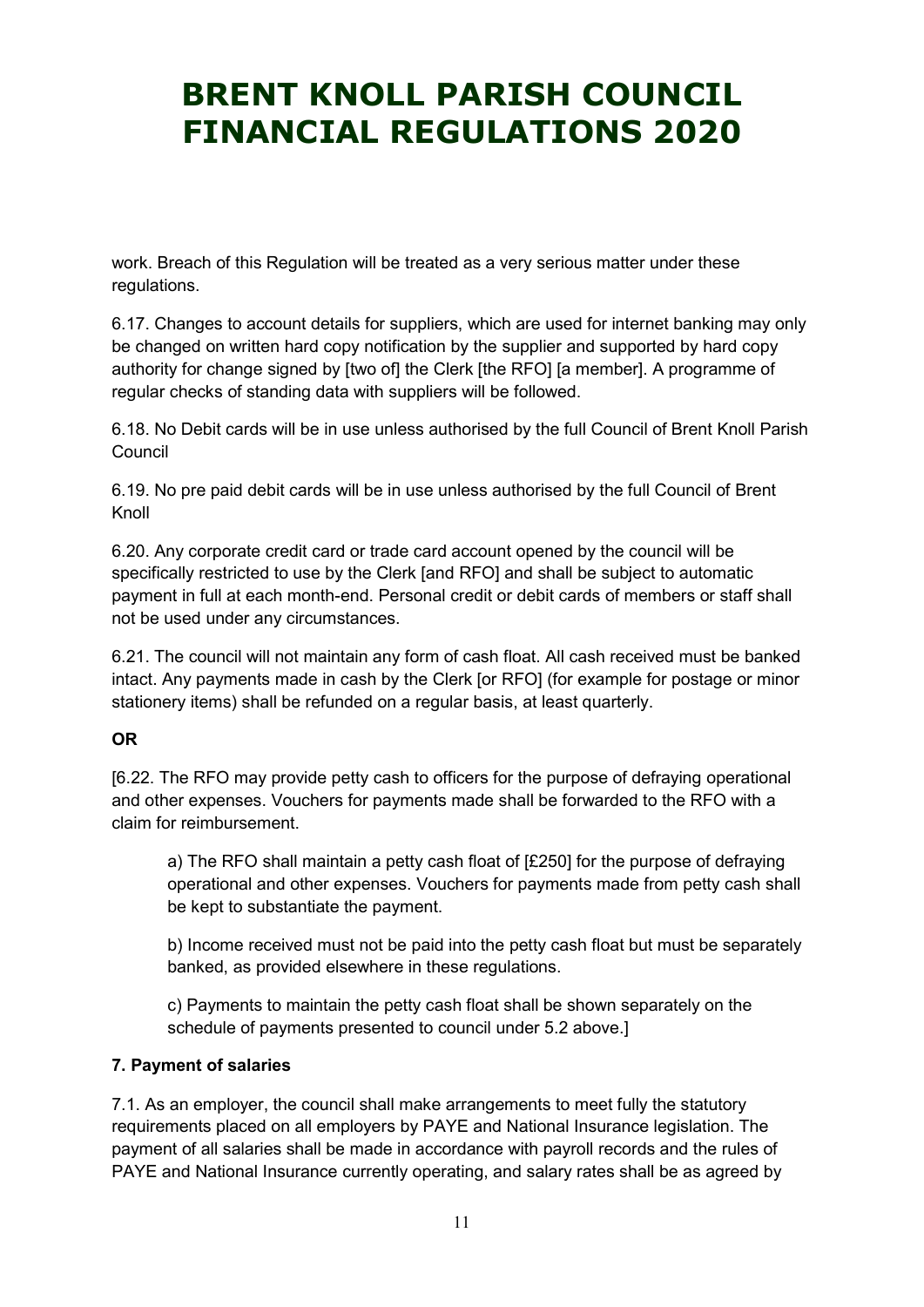council, or duly delegated committee. The Payroll in Brent Knoll is administered by the Sedgemoor District Council Payroll team in accordance with instructions levied by the Parish Council in March of each year and signed by the Chairman.

7.2. Payment of salaries and payment of deductions from salary such as may be required to be made for tax, national insurance and pension contributions, or similar statutory or discretionary deductions must be made in accordance with the payroll records and on the appropriate dates stipulated in employment contracts, provided that each payment is reported to the next available council meeting, as set out in these regulations above.

7.3. No changes shall be made to any employee's pay, emoluments, or terms and conditions of employment without the prior consent of the [council] [relevant committee].

7.4. Each and every payment to employees of net salary and to the appropriate creditor of the statutory and discretionary deductions shall be recorded in a separate confidential record (confidential cash book). This confidential record is not open to inspection or review (under the Freedom of Information Act 2000 or otherwise) other than:

- a) by any councillor who can demonstrate a need to know;
- b) by the internal auditor;
- c) by the external auditor; or

d) by any person authorised under Audit Commission Act 1998, or any superseding legislation.

7.5. The total of such payments in each calendar month shall be reported with all other payments as made as may be required under these Financial Regulations, to ensure that only payments due for the period have actually been paid.

7.6. An effective system of personal performance management should be maintained for the senior officers.

7.7. Any termination payments shall be supported by a clear business case and reported to the council. Termination payments shall only be authorised by council.

7.8. Before employing interim staff, the council must consider a full business case.

#### 8. Loans and investments

8.1. All borrowings shall be affected in the name of the council, after obtaining any necessary borrowing approval. Any application for borrowing approval shall be approved by Council as to terms and purpose. The application for borrowing approval, and subsequent arrangements for the loan shall only be approved by full council.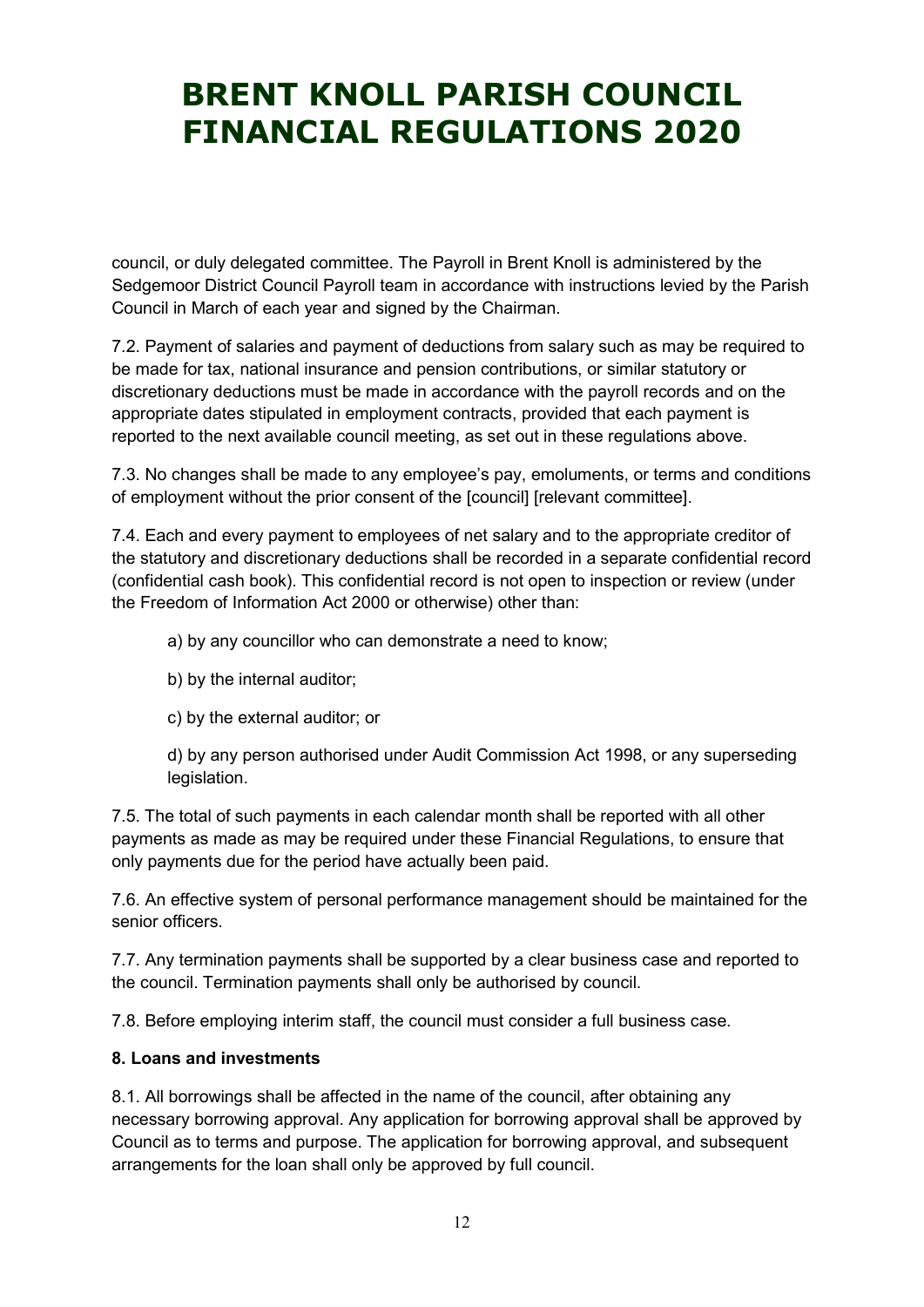8.2. Any financial arrangement which does not require formal borrowing approval from the Secretary of State/Welsh Assembly Government (such as Hire Purchase or Leasing of tangible assets) shall be subject to approval by the full council. In each case a report in writing shall be provided to council in respect of value for money for the proposed transaction.

8.3. The council will arrange with the council's banks and investment providers for the sending of a copy of each statement of account to the Chairman of the council at the same time as one is issued to the Clerk or RFO.

8.4. All loans and investments shall be negotiated in the name of the council and shall be for a set period in accordance with council policy.

8.5. The council shall consider the need for an Investment Strategy and Policy which, if drawn up, shall be in accordance with relevant regulations, proper practices and guidance. Any Strategy and Policy shall be reviewed by the council at least annually.

8.6. All investments of money under the control of the council shall be in the name of the council.

8.7. All investment certificates and other documents relating thereto shall be retained in the custody of the RFO.

8.8. Payments in respect of short term or long-term investments, including transfers between bank accounts held in the same bank, or branch, shall be made in accordance with Regulation 5 (Authorisation of payments) and Regulation 6 (Instructions for payments).

#### 9. Income

9.1. The collection of all sums due to the council shall be the responsibility of and under the supervision of the RFO.

9.2. Particulars of all charges to be made for work done, services rendered or goods supplied shall be agreed annually by the council, notified to the RFO and the RFO shall be responsible for the collection of all accounts due to the council.

9.3. The council will review all fees and charges at least annually, following a report of the Clerk.

9.4. Any sums found to be irrecoverable and any bad debts shall be reported to the council and shall be written off in the year.

9.5. All sums received on behalf of the council shall be banked intact as directed by the RFO. In all cases, all receipts shall be deposited with the council's bankers with such frequency as the RFO considers necessary.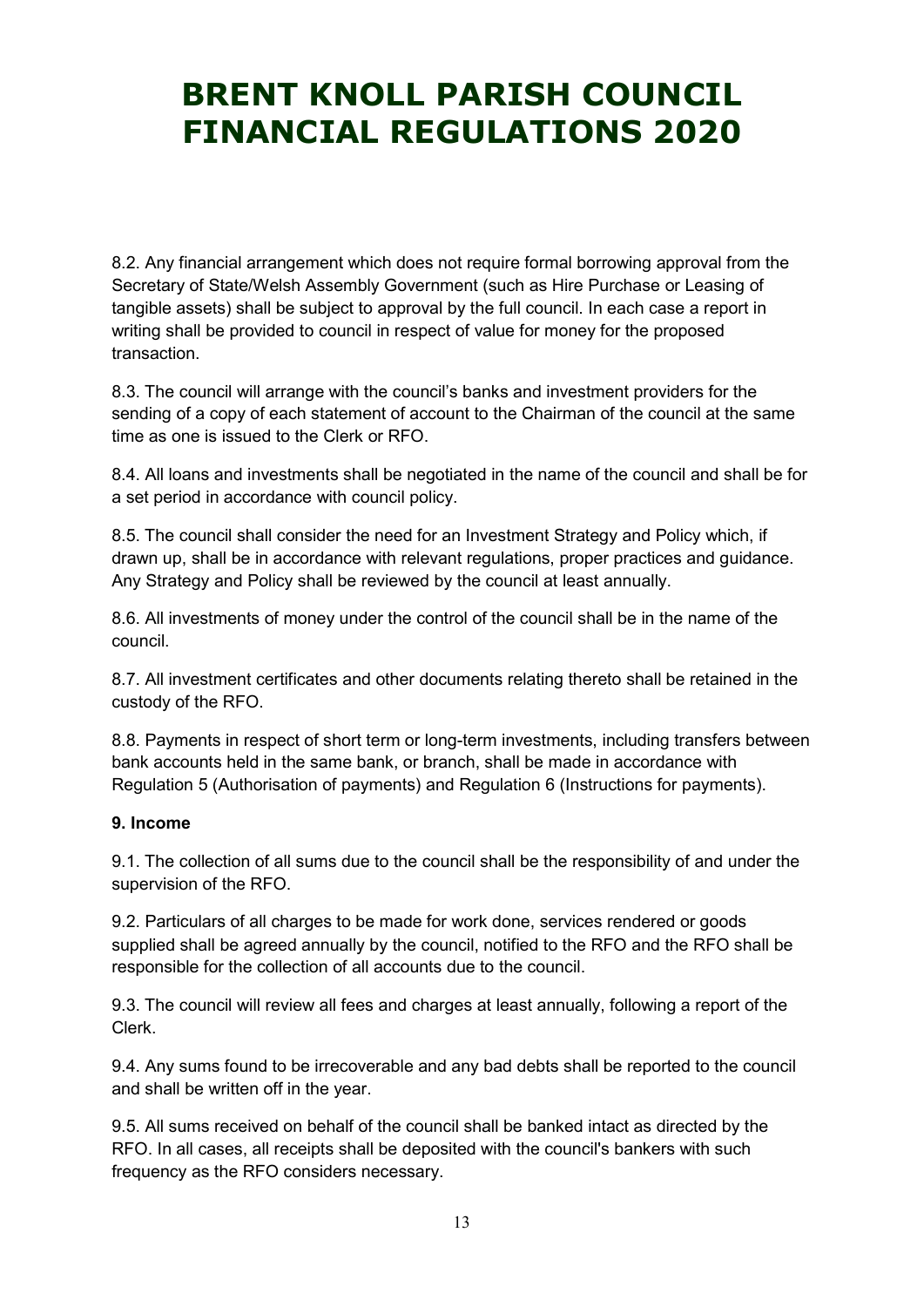9.6. The origin of each receipt shall be entered on the paying-in slip.

9.7. Personal cheques shall not be cashed out of money held on behalf of the council.

9.8. The RFO shall promptly complete any VAT Return that is required. Any repayment claim due in accordance with VAT Act 1994 section 33 shall be made at least annually coinciding with the financial year end.

9.9. Where any significant sums of cash are regularly received by the council, the RFO shall take such steps as are agreed by the council to ensure that more than one person is present when the cash is counted in the first instance, that there is a reconciliation to some form of control such as ticket issues, and that appropriate care is taken in the security and safety of individuals banking such cash.

[9.10. Any income arising which is the property of a charitable trust shall be paid into a charitable bank account. Instructions for the payment of funds due from the charitable trust to the council (to meet expenditure already incurred by the authority) will be given by the Managing Trustees of the charity meeting separately from any council meeting (see also Regulation 16 below).]

#### 10. Orders for work, goods and services

10.1. An official order or letter shall be issued for all work, goods and services unless a formal contract is to be prepared or an official order would be inappropriate. Copies of orders shall be retained.

10.2. Order books shall be controlled by the RFO.

10.3. All members and officers are responsible for obtaining value for money at all times. An officer issuing an official order shall ensure as far as reasonable and practicable that the best available terms are obtained in respect of each transaction, usually by obtaining three or more quotations or estimates from appropriate suppliers, subject to any de minimis provisions in Regulation 11.1 below.

10.4. A member may not issue an official order or make any contract on behalf of the council.

10.5. The RFO shall verify the lawful nature of any proposed purchase before the issue of any order, and in the case of new or infrequent purchases or payments, the RFO shall ensure that the statutory authority shall be reported to the meeting at which the order is approved so that the minutes can record the power being used.

#### 11. Contracts

11.1. Procedures as to contracts are laid down as follows: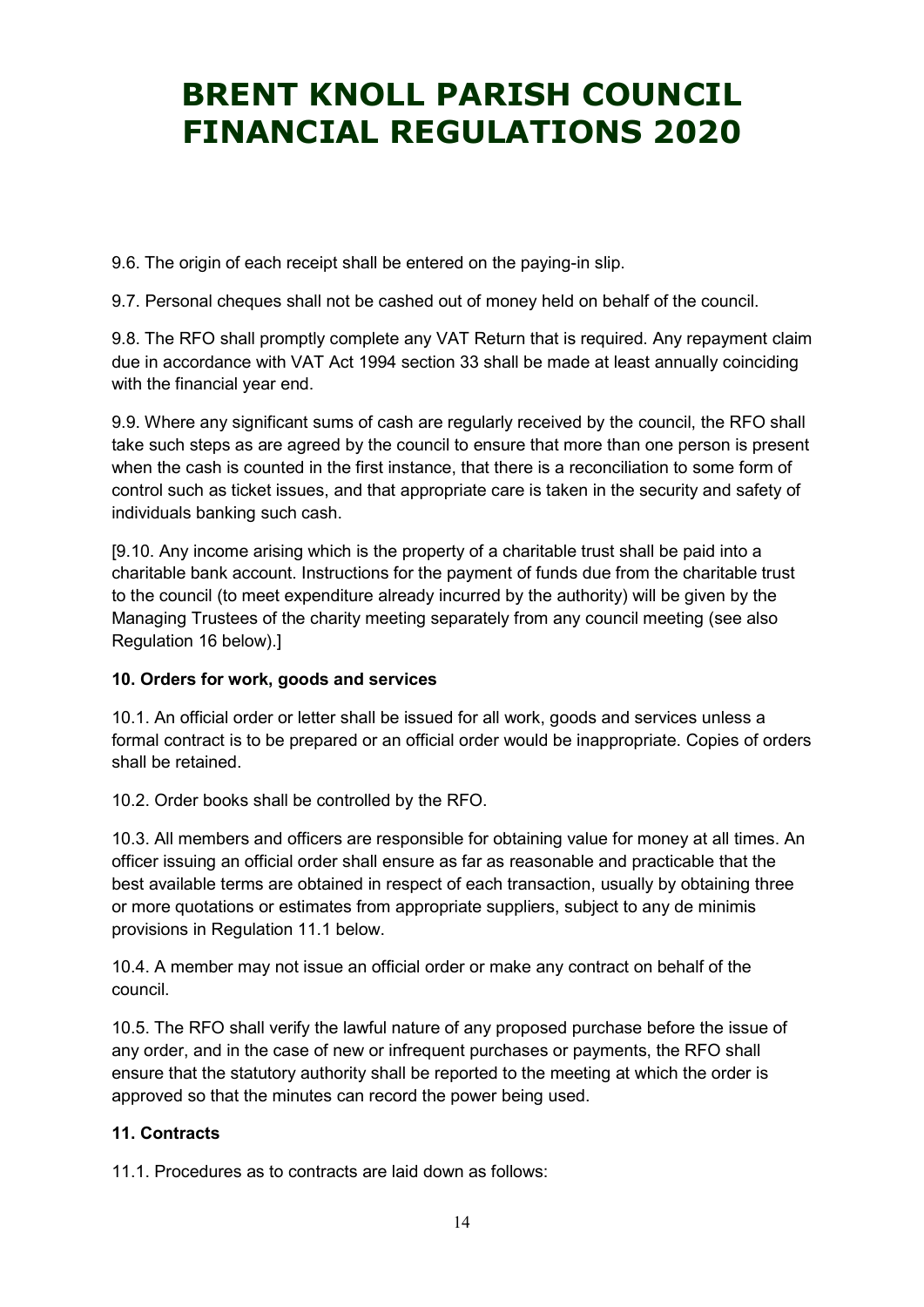a) Every contract shall comply with these financial regulations, and no exceptions shall be made otherwise than in an emergency provided that this regulation need not apply to contracts which relate to items (i) to (vi) below:

i. for the supply of gas, electricity, water, sewerage and telephone services;

ii. for specialist services such as are provided by legal professionals acting in disputes;

iii. for work to be executed or goods or materials to be supplied which consist of repairs to or parts for existing machinery or equipment or plant;

iv. for work to be executed or goods or materials to be supplied which constitute an extension of an existing contract by the council;

v. for additional audit work of the external auditor up to an estimated value of £500 (in excess of this sum the Clerk and RFO shall act after consultation with the Chairman and Vice Chairman of council); and

vi. for goods or materials proposed to be purchased which are proprietary articles and / or are only sold at a fixed price.

b) Where the council intends to procure or award a public supply contract, public service contract or public works contract as defined by The Public Contracts Regulations 2015 ("the Regulations") which is valued at £25,000 or more, the council shall comply with the relevant requirements of the Regulations<sup>2</sup>.

c) The full requirements of The Regulations, as applicable, shall be followed in respect of the tendering and award of a public supply contract, public service contract or public works contract which exceed thresholds in The Regulations set by the Public Contracts Directive 2014/24/EU (which may change from time to time)<sup>3</sup>.

d) When applications are made to waive financial regulations relating to contracts to enable a price to be negotiated without competition the reason shall be embodied in a recommendation to the council.

e) Such invitation to tender shall state the general nature of the intended contract and the Clerk shall obtain the necessary technical assistance to prepare a specification in appropriate cases. The invitation shall in addition state that tenders must be addressed to the Clerk in the ordinary course of post. Each tendering firm shall be

-

 $2$  The Regulations require councils to use the Contracts Finder website to advertise contract opportunities, set out the procedures to be followed in awarding new contracts and to publicise the award of new contracts<br><sup>3</sup> Thresholds currently applicable are:

Thresholds currently applicable are:

a) For public supply and public service contracts 209,000 Euros (£181,302)

b) For public works contracts 5,225,000 Euros (£4,551,413)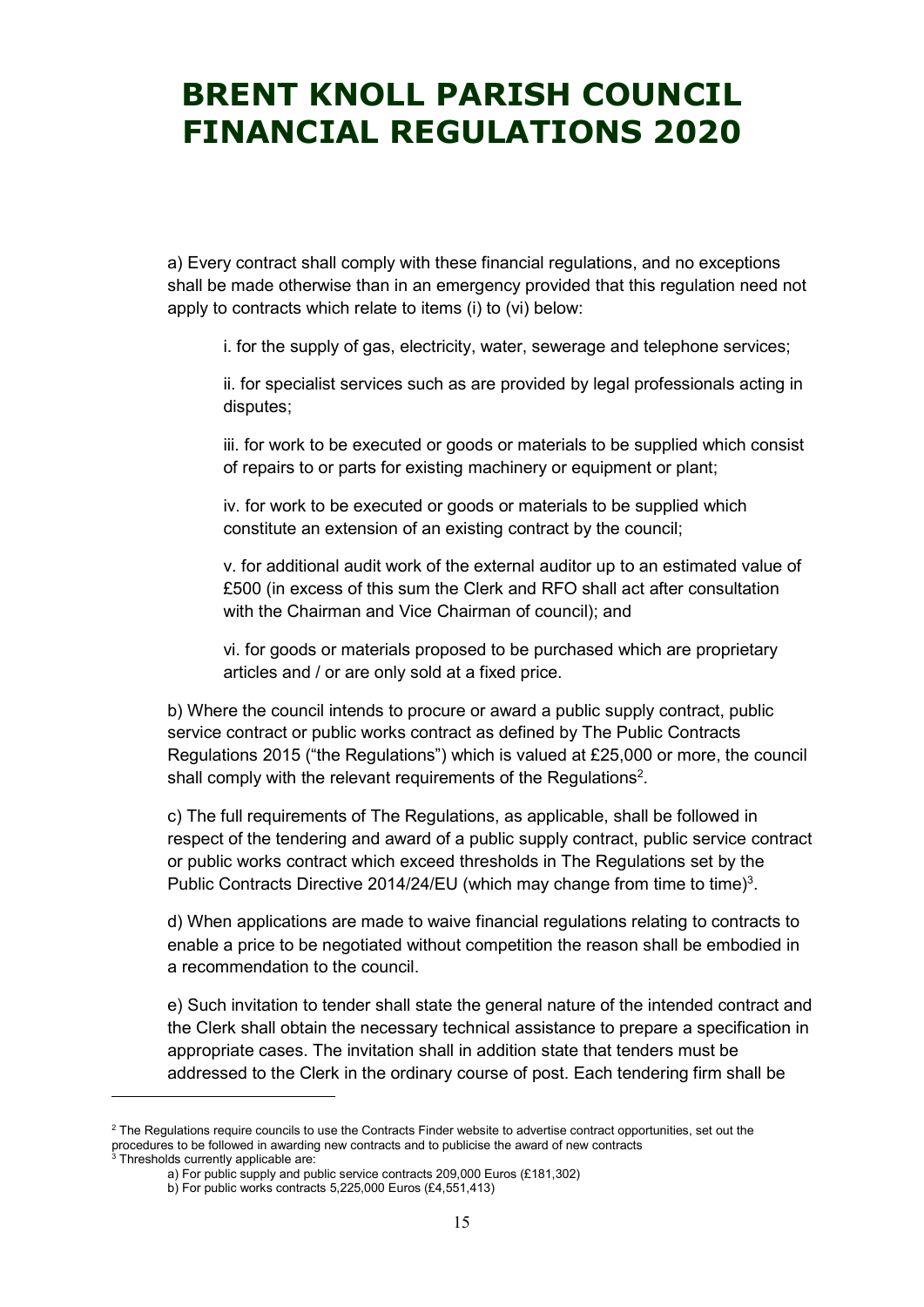supplied with a specifically marked envelope in which the tender is to be sealed and remain sealed until the prescribed date for opening tenders for that contract.

f) All sealed tenders shall be opened at the same time on the prescribed date by the Clerk in the presence of at least one member of council.

g) Any invitation to tender issued under this regulation shall be subject to Standing Orders[], <sup>4</sup>[insert reference of the council's relevant standing order] and shall refer to the terms of the Bribery Act 2010.

h) When it is to enter into a contract of less than £25,000 in value for the supply of goods or materials or for the execution of works or specialist services other than such goods, materials, works or specialist services as are excepted as set out in paragraph (a) the Clerk or RFO shall obtain 3 quotations (priced descriptions of the proposed supply); where the value is below [£3,000] and above [£100] the Clerk or RFO shall strive to obtain 3 estimates. Otherwise, Regulation 10.3 above shall apply.

i) The council shall not be obliged to accept the lowest or any tender, quote or estimate.

j) Should it occur that the council, or duly delegated committee, does not accept any tender, quote or estimate, the work is not allocated and the council requires further pricing, provided that the specification does not change, no person shall be permitted to submit a later tender, estimate or quote who was present when the original decision-making process was being undertaken.

#### [12. Payments under contracts for building or other construction works]

[12.1. Payments on account of the contract sum shall be made within the time specified in the contract by the RFO upon authorised certificates of the architect or other consultants engaged to supervise the contract (subject to any percentage withholding as may be agreed in the particular contract).]

[12.2. Where contracts provide for payment by instalments the RFO shall maintain a record of all such payments. In any case where it is estimated that the total cost of work carried out under a contract, excluding agreed variations, will exceed the contract sum of 5% or more a report shall be submitted to the council.]

-

<sup>4</sup> Based on NALC's Model Standing Order 18d ©NALC 2018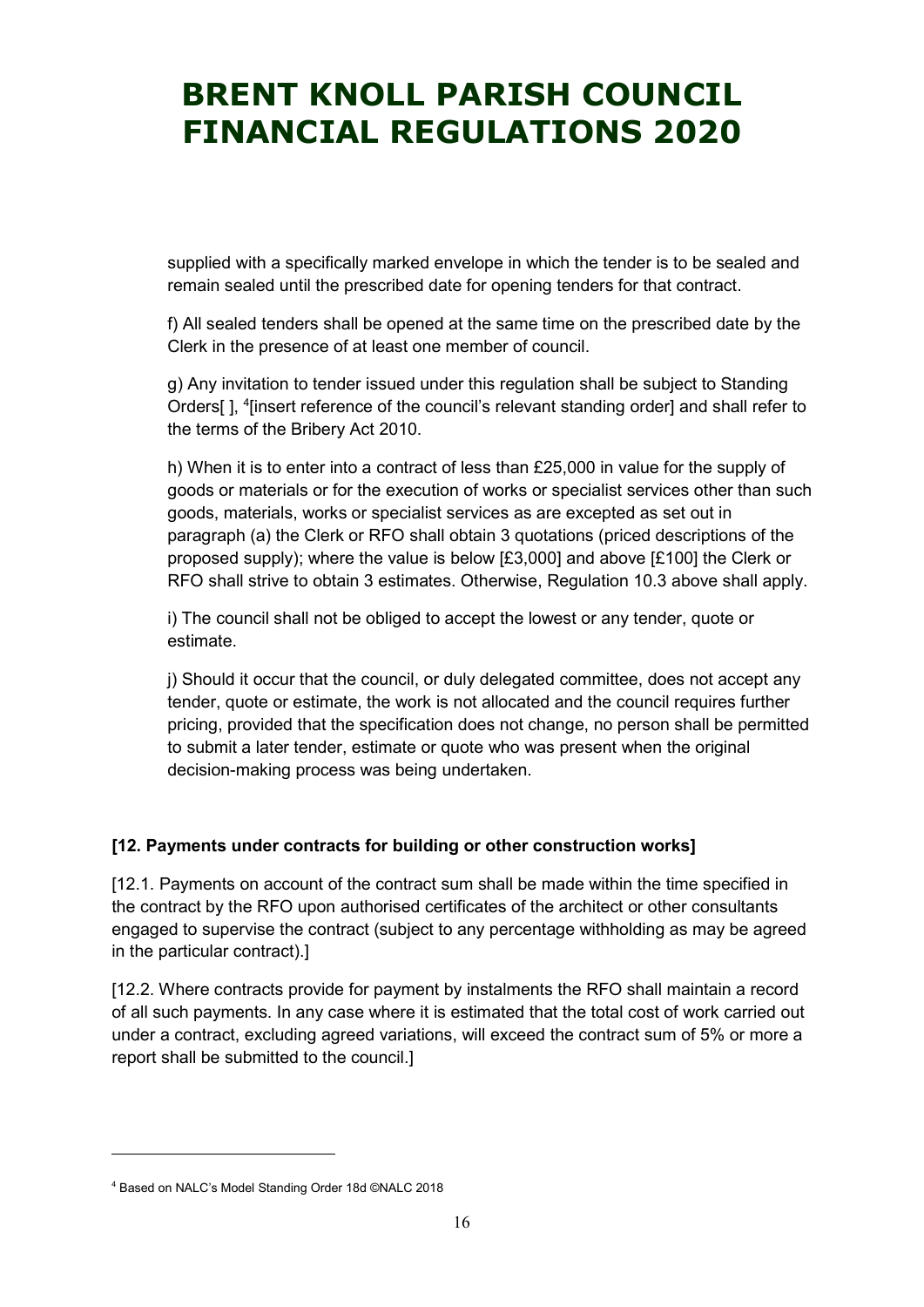[12.3. Any variation to a contract or addition to or omission from a contract must be approved by the council and Clerk to the contractor in writing, the council being informed where the final cost is likely to exceed the financial provision.]

### [13. Stores and equipment]

[13.1. The officer in charge of each section shall be responsible for the care and custody of stores and equipment in that section.]

[13.2. Delivery notes shall be obtained in respect of all goods received into store or otherwise delivered and goods must be checked as to order and quality at the time delivery is made.]

[13.3. Stocks shall be kept at the minimum levels consistent with operational requirements.]

[13.4. The RFO shall be responsible for periodic checks of stocks and stores at least annually.]

#### 14. Assets, properties and estates

14.1. The Clerk shall make appropriate arrangements for the custody of all title deeds and Land Registry Certificates of properties held by the council. The RFO shall ensure a record is maintained of all properties held by the council, recording the location, extent, plan, reference, purchase details, nature of the interest, tenancies granted, rents payable and purpose for which held in accordance with Accounts and Audit Regulations.

14.2. No tangible moveable property shall be purchased or otherwise acquired, sold, leased or otherwise disposed of, without the authority of the council, together with any other consents required by law, save where the estimated value of any one item of tangible movable property does not exceed [£250].

14.3. No real property (interests in land) shall be sold, leased or otherwise disposed of without the authority of the council, together with any other consents required by law. In each case a report in writing shall be provided to council in respect of valuation and surveyed condition of the property (including matters such as planning permissions and covenants) together with a proper business case (including an adequate level of consultation with the electorate).

14.4. No real property (interests in land) shall be purchased or acquired without the authority of the full council. In each case a report in writing shall be provided to council in respect of valuation and surveyed condition of the property (including matters such as planning permissions and covenants) together with a proper business case (including an adequate level of consultation with the electorate).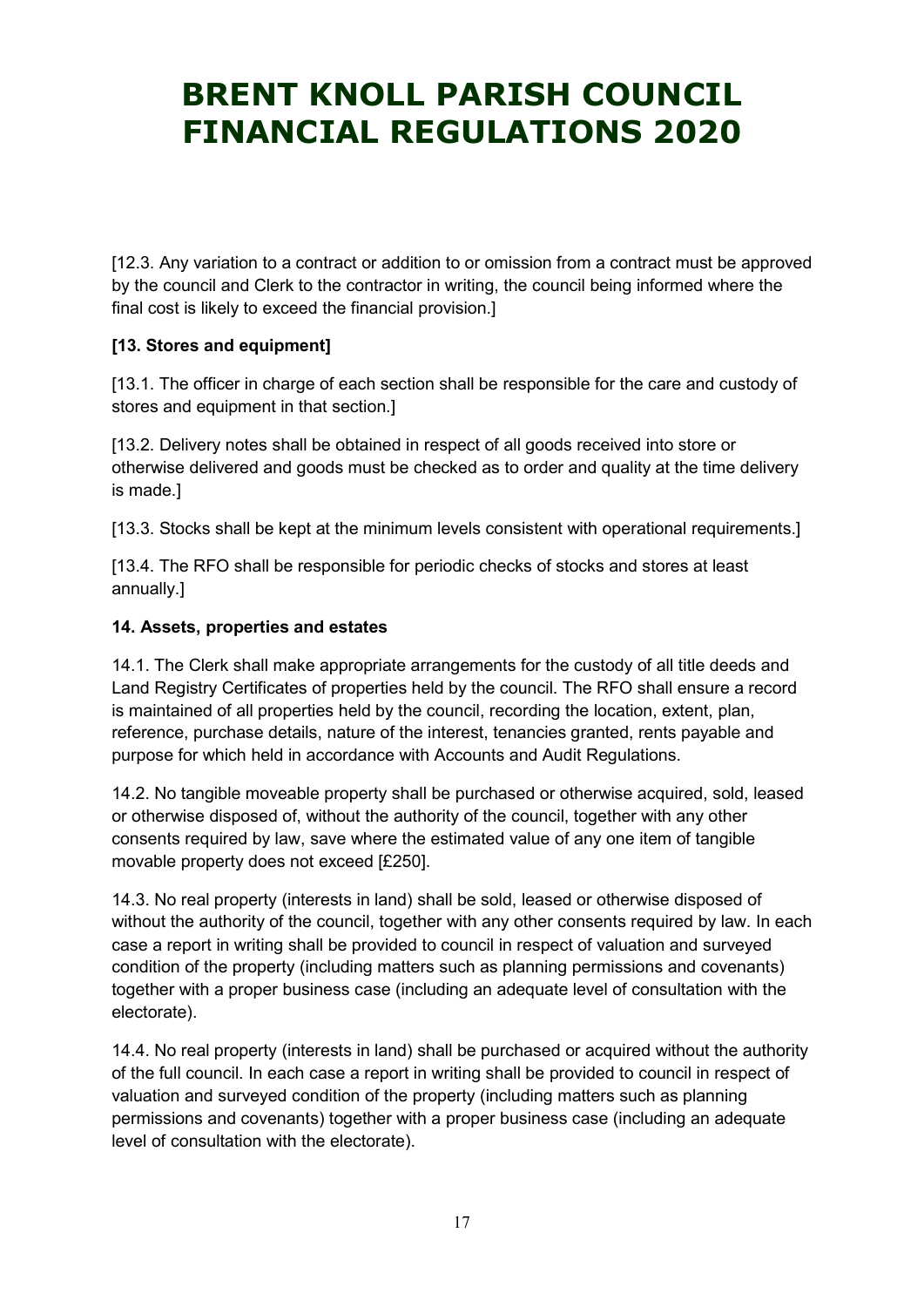14.5. Subject only to the limit set in Regulation 14.2 above, no tangible moveable property shall be purchased or acquired without the authority of the full council. In each case a report in writing shall be provided to council with a full business case.

14.6. The RFO shall ensure that an appropriate and accurate Register of Assets and Investments is kept up to date. The continued existence of tangible assets shown in the Register shall be verified at least annually, possibly in conjunction with a health and safety inspection of assets.

#### 15. Insurance

15.1. Following the annual risk assessment (per Regulation 17), the RFO shall effect all insurances and negotiate all claims on the council's insurers [in consultation with the Clerk].

[15.2. The Clerk shall give prompt notification to the RFO of all new risks, properties or vehicles which require to be insured and of any alterations affecting existing insurances.]

15.3. The RFO shall keep a record of all insurances effected by the council and the property and risks covered thereby and annually review it.

15.4. The RFO shall be notified of any loss liability or damage or of any event likely to lead to a claim, and shall report these to council at the next available meeting.

15.5. All appropriate members and employees of the council shall be included in a suitable form of security or fidelity guarantee insurance which shall cover the maximum risk exposure as determined [annually] by the council, or duly delegated committee.

#### 16. [Charities]

[16.1. Where the council is sole managing trustee of a charitable body the Clerk and RFO shall ensure that separate accounts are kept of the funds held on charitable trusts and separate financial reports made in such form as shall be appropriate, in accordance with Charity Law and legislation, or as determined by the Charity Commission. The Clerk and RFO shall arrange for any audit or independent examination as may be required by Charity Law or any Governing Document.]

#### 17. Risk management

17.1. The council is responsible for putting in place arrangements for the management of risk. The Clerk [with the RFO] shall prepare, for approval by the council, risk management policy statements in respect of all activities of the council. Risk policy statements and consequential risk management arrangements shall be reviewed by the council at least annually.